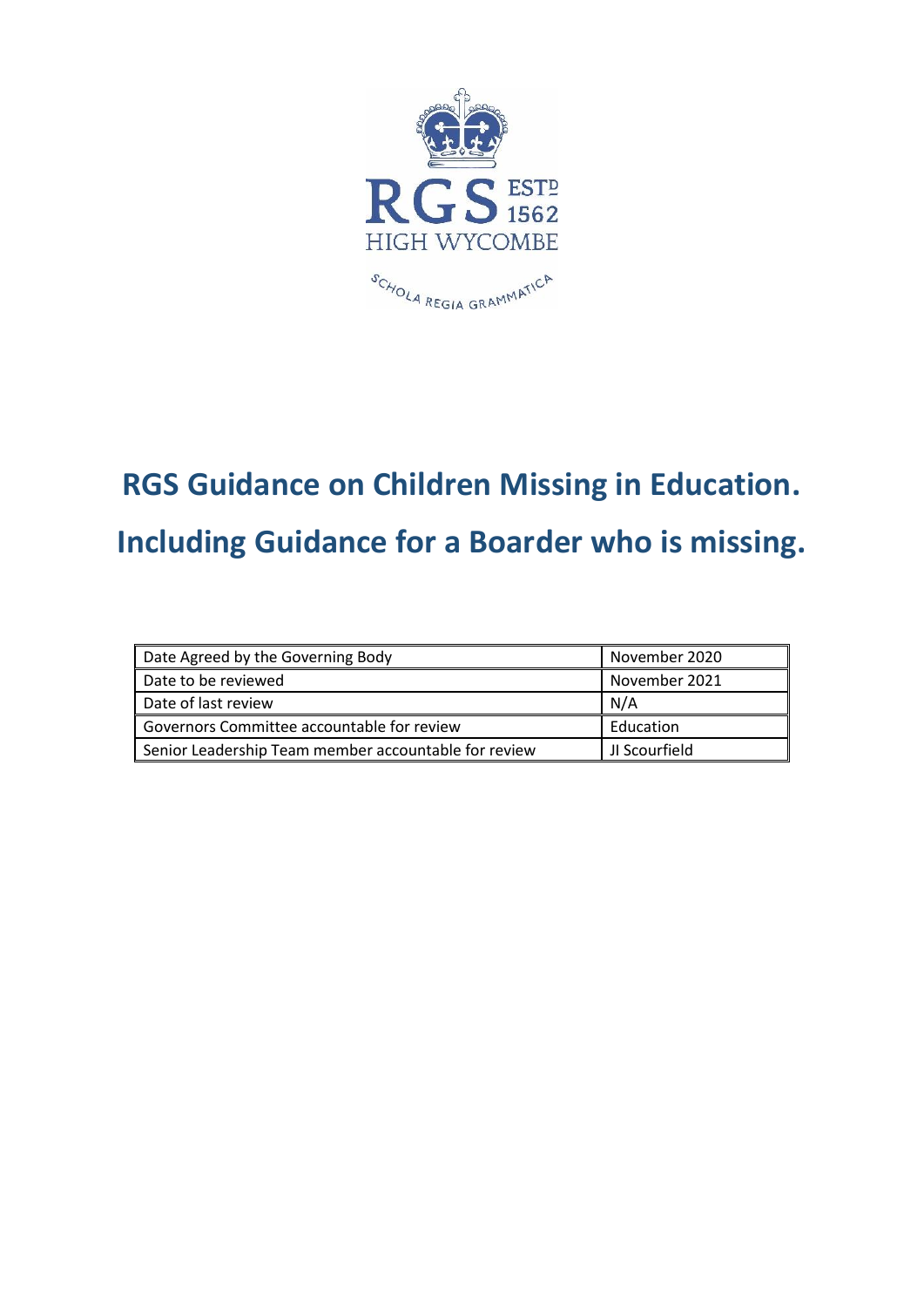All staff should be aware that children going missing, particularly repeatedly, can act as a vital warning sign of a range of safeguarding possibilities. These may include abuse and neglect, which may include sexual abuse or exploitation and child criminal exploitation. It may indicate mental health problems, risk of peer on peer abuse,risk of substance abuse, risk of travelling to conflict zones, risk of female genital mutilation or risk of forced marriage. Early intervention is necessary to identify the existence of any underlying safeguarding risk and to help prevent the risk of a child going missing in the future. Staff should be aware of their school's unauthorised absence and children missing from education procedures.

The RGSHW undertakes to take the following action with regard to absence:

- The AO will contact home/boarding for any unexplained absence on the first day of such absence
- The AO and/or class teachers will contact the HoY and FT/boarding when lessons are missed, particularly a pattern of lessons
- Day 5 of continuous absence, the AO will alert the HoY, FT, boarding and Matron. Depending on the reason for absence, a nominated person will contact parents.
- Day 10 of continuous absence, the AO will alert DSL, Matron and HoY and a nominated person will make weekly contact with parents and cc AO to log.
- Day 15 of continuous absence, AO to alert DSL and team to make a request for home tutoring. AO to log and monitor progress via Vulnerable Students weekly meeting
- At the end of each term, the AO will send a letter home from the AH if attendance falls below 90%. The parents will be asked in for a meeting and outcome logged
- At the end of each term, the AO will alert the HoY and AH of any absences for holiday (3 or more days) and a letter from AH will be sent home and logged
- The AO/HoY/Matron/DSL/AH will meet to discuss any persistent low attendance cases and to manage these on an individual basis. This will be in done with liaison with the AH in charge of Pastoral Care, and all actions will be logged. In cases of high concern, advice will be sought from County.

#### **Boarding Specific Guidance**

- In terms of absence from school all boarders are under the same procedures and guidance as day students.
- In order to fully support these procedures it is important that in the case of any boarder being absent from school that boarding staff (Boarding Administrator/Matron or Boarding duty staff) liaise with the School Attendance Officer , school absence should be reported vi
- In terms of outside the normal school day we need to ensure that we know where all our boarders are at any given time. Signing in and out procedures need to be followed and regular reminders given to all boarders.

### **Guidance if a boarder is missing from FYH.**

We expect boarders to have signed in and out at all times outside of the school day. Regular reminders are given to all boarders about signing in/out this helps reduce the risk of students forgetting.

Boarders need to ask permission to leave the school site and there is specific guidance for this on the duty expectations.

#### **If you cannot locate the whereabouts of a boarder and believe he is missing from boarding.**